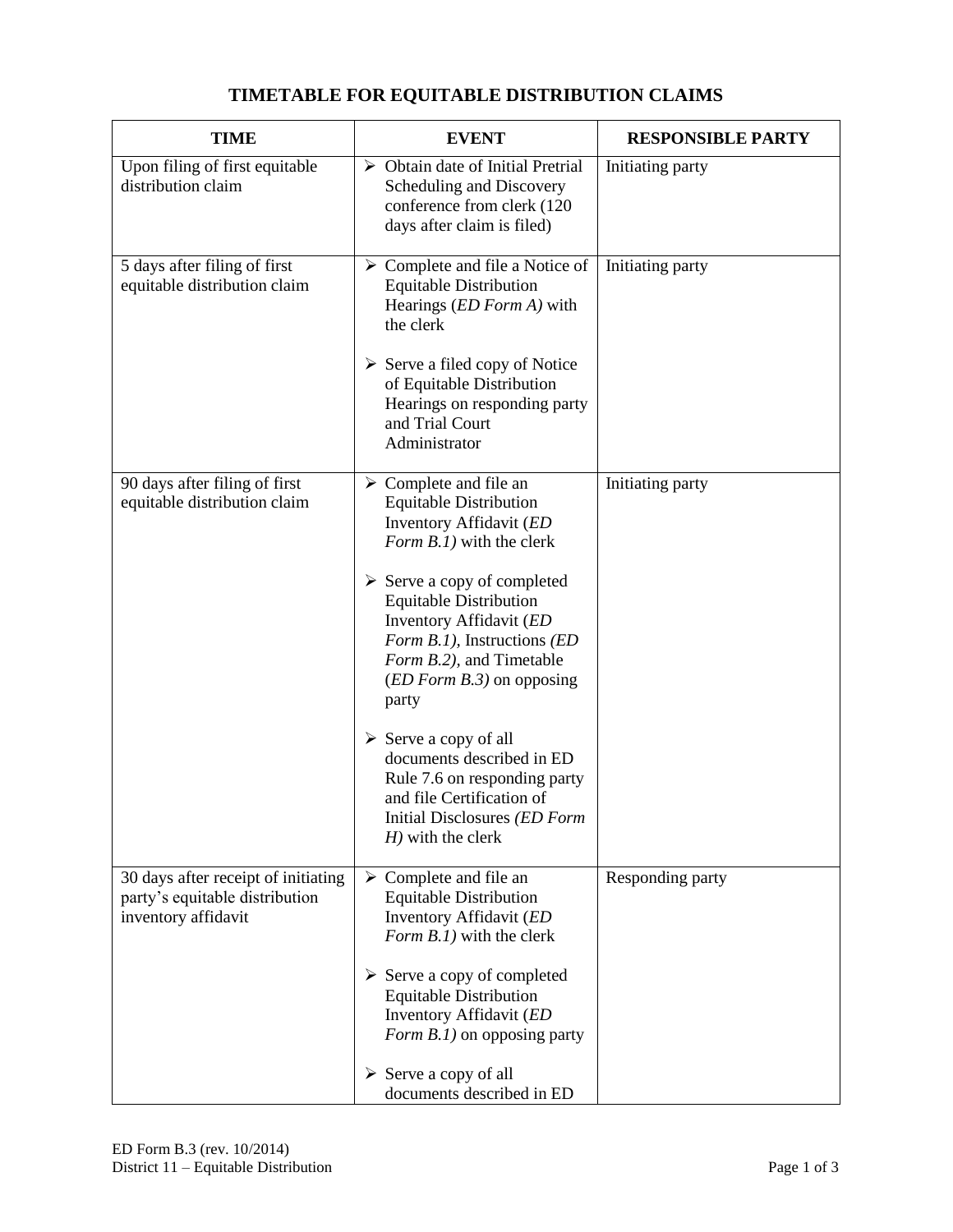|                                                                                                                                                                  | Rule 7.6 on responding party<br>and file Certification of<br>Initial Disclosures (ED Form<br>$H$ ) with the clerk                                                                                                                                                                                                                                                                                                                                                                              |                                                    |
|------------------------------------------------------------------------------------------------------------------------------------------------------------------|------------------------------------------------------------------------------------------------------------------------------------------------------------------------------------------------------------------------------------------------------------------------------------------------------------------------------------------------------------------------------------------------------------------------------------------------------------------------------------------------|----------------------------------------------------|
| 120 days after filing of first<br>equitable distribution claim                                                                                                   | <b>Initial Pretrial Scheduling and</b><br><b>Discovery Conference:</b><br>$\triangleright$ Set discovery schedule<br>$\triangleright$ Appoint experts, if<br>appropriate<br>$\triangleright$ Determine date of separation,<br>if necessary<br>$\triangleright$ Set date for disclosure of<br>experts, if appropriate<br>$\triangleright$ Appoint mediator or neutral,<br>if necessary<br>$\triangleright$ Set date for Final Pretrial<br>Conference<br>$\triangleright$ Enter Initial Pretrial | Assigned Judge                                     |
|                                                                                                                                                                  | Scheduling and Discovery<br>Order                                                                                                                                                                                                                                                                                                                                                                                                                                                              |                                                    |
| 180 days after filing of first<br>equitable distribution claim (or<br>within two weeks after<br>discovery deadline, whichever is<br>last)                        | $\triangleright$ Deadline for amending<br><b>Equitable Distribution</b><br><b>Inventory Affidavit</b>                                                                                                                                                                                                                                                                                                                                                                                          | Initiating and responding party                    |
| No later than 210 days after<br>filing of first equitable<br>distribution claim and <b>MUST</b> be<br>filed prior to start of mediated<br>settlement conference. | $\triangleright$ File Initial Pretrial Order ( <i>ED</i><br>Form D) with the Clerk                                                                                                                                                                                                                                                                                                                                                                                                             | Initiating and responding party                    |
| No later than 210 days after<br>filing of first equitable<br>distribution claim                                                                                  | $\triangleright$ Court ordered mediated<br>settlement conference held                                                                                                                                                                                                                                                                                                                                                                                                                          | Initiating party, responding<br>party and mediator |
| 14 days prior to Final Pretrial<br>Conference                                                                                                                    | $\triangleright$ Moving party serves<br>proposed Final Pretrial Order<br>on opposing party                                                                                                                                                                                                                                                                                                                                                                                                     | Initiating party                                   |